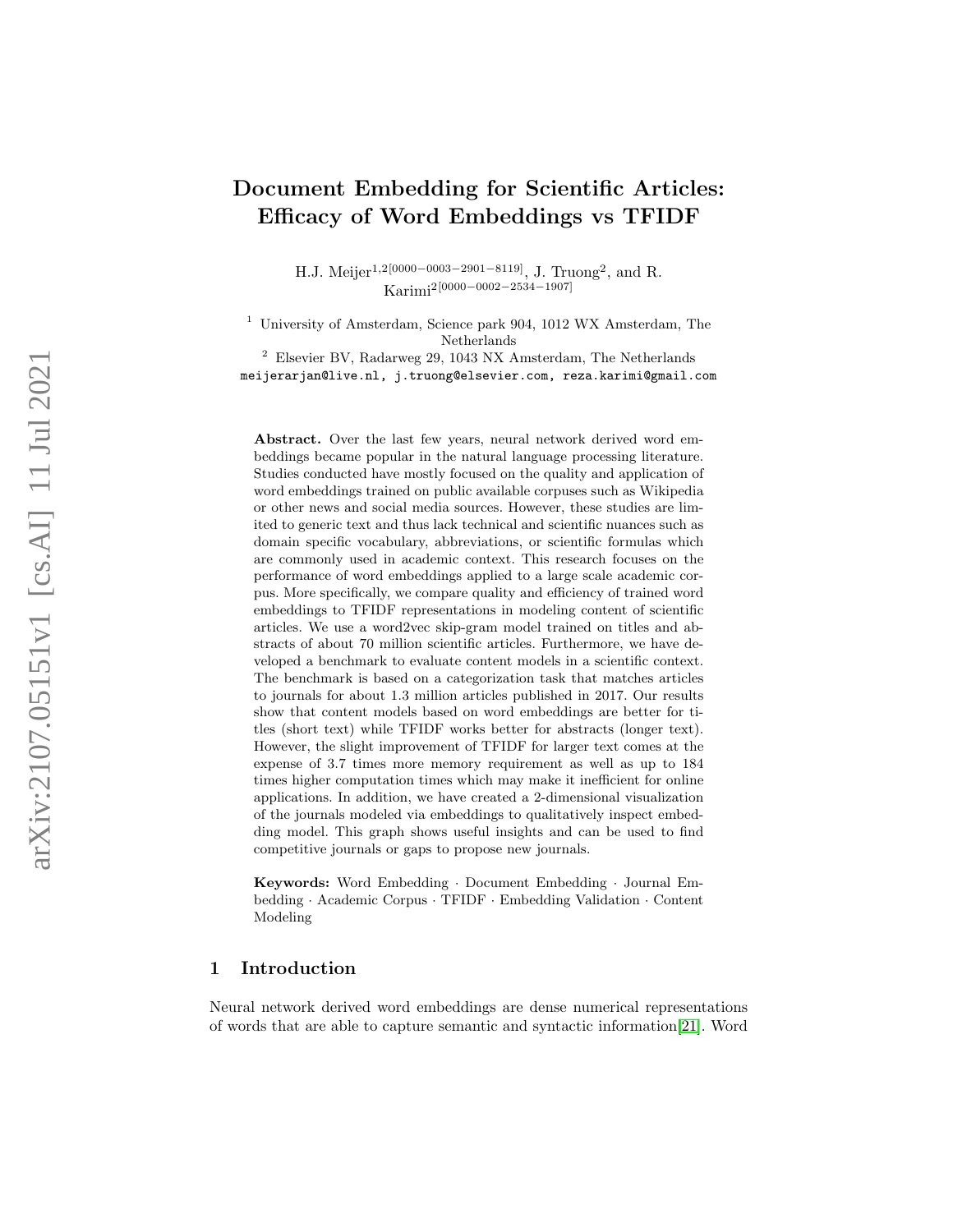embedding models are calculated by capturing word relatedness[\[11\]](#page-12-0) in a corpus as derived from contextual co-occurrences. They have proven to be a powerful tool and have attracted the attention of many researchers over the last few years. The usage of word embeddings has improved various natural language processing (NLP) areas including named entity recognition[\[5\]](#page-12-1), part-of-speech tagging[\[27\]](#page-13-1), and semantic role labelling[\[9,](#page-12-2) [16\]](#page-12-3). Word embeddings have also given promising results on machine translation[\[8\]](#page-12-4), search[\[7\]](#page-12-5) and recommendation[\[22,](#page-13-2) [23\]](#page-13-3). Similarly, there are many potential applications of the embeddings in the academic domain such as improving search engines, enhancing NLP tasks for academic texts, or journal recommendations for manuscripts. Published studies have mostly focused on generic text like Wikipedia<sup>[\[15,](#page-12-6) [24\]](#page-13-4)</sup>, or informal text like reviews[\[13,](#page-12-7) [26\]](#page-13-5) and tweets[\[19,](#page-13-6) [33\]](#page-13-7). We aim to validate word embedding models for academic texts containing technical, scientific or domain specific nuances such as exact definitions, abbreviations, or chemical/mathematical formulas. We will evaluate the embeddings by matching articles to their journals. To quantify the match, we use the ranks derived by sorting similarity of embeddings between each article and all journals. Furthermore, we plot the journal embeddings as a 2-dimensional representation of journal relatedness. Our 2-dimensional plot of embeddings visualizes relatedness in a scatter plot [\[4,](#page-12-8) [10\]](#page-12-9).

### 2 Data and environment

In this study, we compare content models based on TFIDF, embeddings, and various combinations of both. This section describes the training environment and parameters as well as other model specifications to create our content models.

#### 2.1 Dataset:

Previous studies have highlighted the benefits of learning embeddings in a similar context as they are later used in[\[12,](#page-12-10) [30\]](#page-13-8). Thus, we trained our models on title and abstracts of approximately 70 million scientific articles from 30 thousand distinct sources such as journals and conferences. All articles are derived from Scopus abstract and citation database [\[1\]](#page-12-11). After tokenizing, removal of stopwords and stemming the dataset contains a total of ca. 5.6 billion tokens (ca. 0.64 million unique tokens). The word occurrences in this training set follow a Pareto-like distribution as described by Wiegand et al[\[32\]](#page-13-9). This distribution indicates that our original data has similar properties as standard English texts.

#### 2.2 TFIDF

We used 3 TFIDF alternatives all created by the TFIDF and the hasher from the pySpark mllib[\[2\]](#page-12-12). We controlled TFIDF alternatives in two ways, (a) adjusting vocabulary size and (b) adjusting the number of hash buckets. We label the TFIDF alternatives as follows:"vocabulary-size / number-of-hash-buckets". Thus, we label the TFIDF configuration that has a vocabulary size of 10,000 and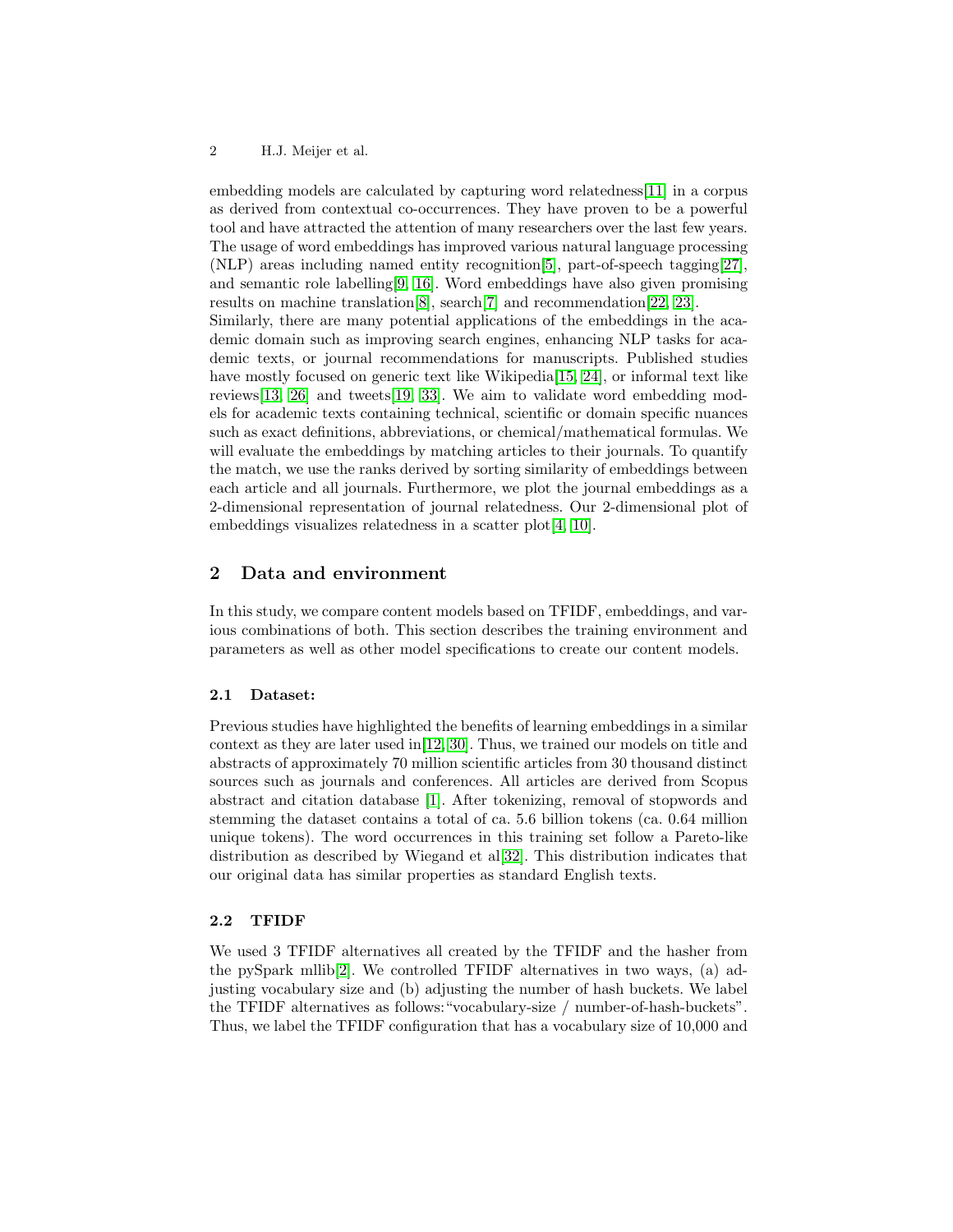10,000 hash buckets as TFIDF 10K/10K. To select the TFIDF sets, we measured memory footprint of multiple TFIDF configurations vs our accuracy metric (see section 3 for detailed definition). As seen in Table [1,](#page-2-0) the performance on both title and abstract stagnates; the same is true for the memory usage. Given these results, we selected the 10K/10K, 10K/5K and 5K/5K configurations for our research as reasonable compromises between memory footprint and accuracy. We also do not expect significantly better performance for higher vocabulary sizes such as 20K.

<span id="page-2-0"></span>Table 1: TFIDF accuracy and memory usage vs variable hash-bucket and vocabulary size

|                                            |       | Memory    Median Rank |                |
|--------------------------------------------|-------|-----------------------|----------------|
| Vocabulary Size and Number of Hash Buckets | (GB)  |                       | Title Abstract |
| 1k(1k/1k)                                  | 5.13  | 183                   | 44             |
| 4k(4k/4k)                                  | 9.29  | 59                    | 20             |
| 7k(7k/7k)                                  | 10.85 | 42                    | 16             |
| 10k(10k/10k)                               | 11.61 | 35                    |                |

#### <span id="page-2-1"></span>2.3 Embeddings

Our word embeddings are obtained using a spark implementation[\[2\]](#page-12-12) of the word2vec skip-gram model with hierarchical softmax as introduced by Mikolov et al[\[20\]](#page-13-10). In this shallow neural network architecture, the word representations are the weights learned during a simple prediction task. To be precise, given a word the training objective is to maximize the mean log-likelihood of its context. We have optimized model parameters by means of a word similarity task using external evaluation sets[\[3,](#page-12-13) [6,](#page-12-14) [17\]](#page-13-11) and consequently used the best performing model (see [4.1\)](#page-3-0) as reference embedding model in this entire article (referred to as embedding). Additionally, we created 4 variants of TFIDF combined with embedding. All embedding models are listed below:

| $-$ embedding:                 | unweighted mean embedding of all tokens                        |
|--------------------------------|----------------------------------------------------------------|
|                                | - TFIDF_embedding: tfidf-weighted mean embedding of all tokens |
| $-10K$ <sub>-</sub> embedding: | tfidf-weighted mean of the top 10,000 most occurring tokens    |
| $-5K$ <sub>-</sub> embedding:  | tfidf-weighted mean embedding of the top 5,000 most occurring  |
|                                | tokens                                                         |
| $-1K_6K_$ embedding:           | tfidf-weighted mean embedding of the top 6,000 most occurring  |
|                                | tokens excluding the 1,000 most occurring tokens.              |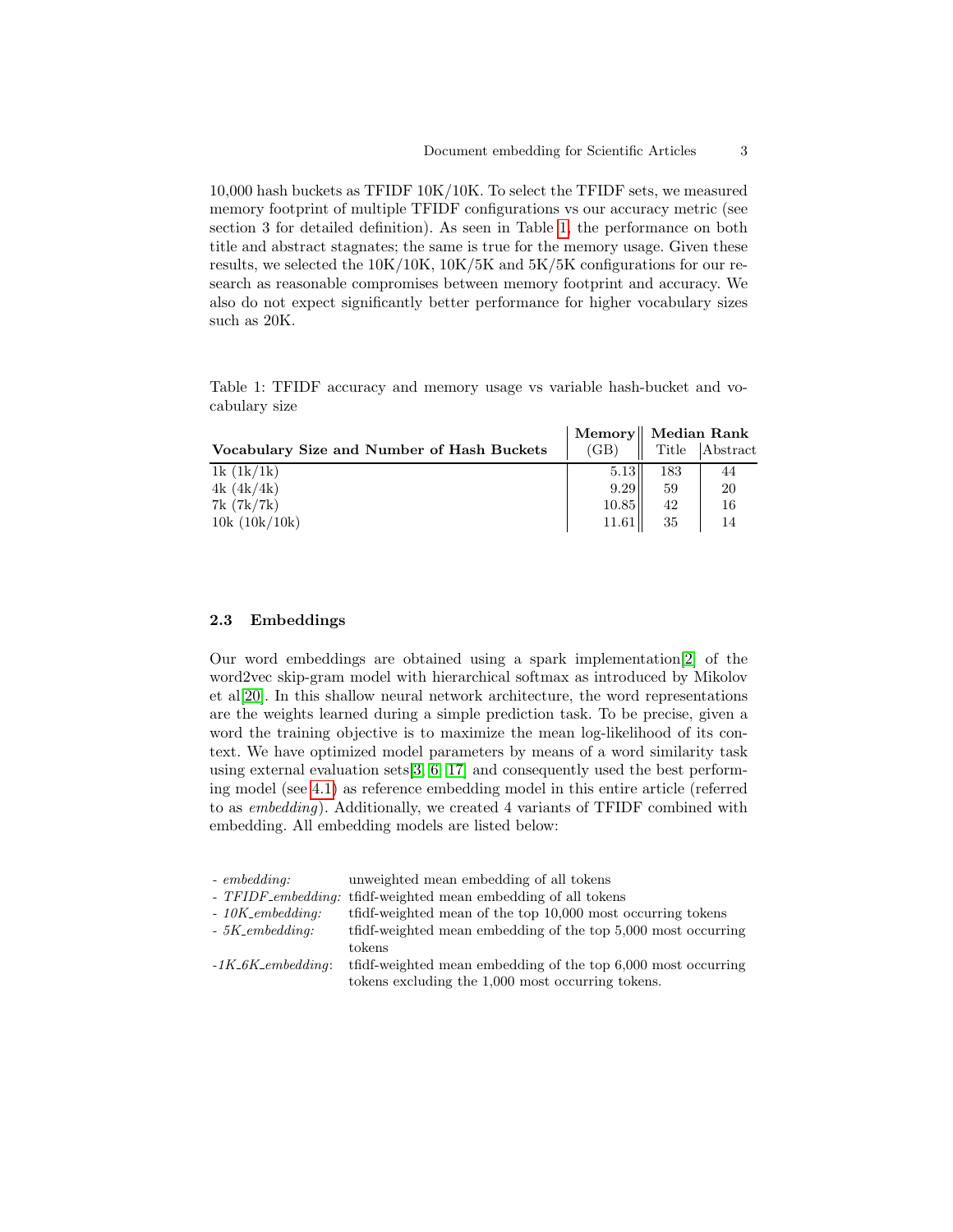4 H.J. Meijer et al.

### 3 Methodology

To measure the quality of embeddings, we calculate a ranking between each article and its corresponding journal. This ranking, calculated by comparing embedding of the article with the embedding of all journals, will resemble the performance of embeddings in a categorization task. Articles in 2017 are split into 80%-20% training and test sets. Within training set, we average embeddings per journal and define it as the embedding per journal. This study is limited to journals with at least 150 publications in 2017 and those who had papers in both test and training sets (roughly 3700 journals and 1.3 millions articles). We calculate the similarity of embeddings between each article in the test set and all journals in the training set. We order similarity scores such that rank one corresponds to the journal with the most similar embedding. We record the rank of the source journal of each article for evaluations. We do this for both title and abstract separately. We calculate the performance per set, therefore we combine the ranking results of all articles for a set into one score. We use the median and average for that: the average rank takes the total average of all ranks, while the median is the point at which 50% of all the ranks are higher and 50% of all the ranks are lower. We keep track of the following results when ranking: source journal rank, score as well as name of the best matching journal for both abstract and title. We furthermore monitor the memory usage and computation time. To plot the journal embeddings, we use PCA (Principal Component Analysis)-based tSNE. tSNE (t-Stochastic Neighbor Embedding) is a vector reduction method introduced by Maaten et al[\[18\]](#page-13-12).

### 4 Results

In this section, the results of our research are presented; the detailed discussion on the meaning and implications of these results are presented in section 5, Discussion.

#### <span id="page-3-0"></span>4.1 Model Optimization

During optimization, we tested the effect of several learning parameters on training time and quality using three benchmark sets for evaluating word relatedness, i.e. the WordSimilarity-353 [\[6\]](#page-12-14), MEN [\[3\]](#page-12-13) and the Rare Word [\[16\]](#page-12-3) test collection that contain generic and rare English word pairs along with human-assigned similarity judgments. Only few parameters, i.e. number of iterations, vector size and the minimum word count for a token to be included in the vocabulary had significant effect on the quality. The learning rate was 0.025 and the minimum word count was 25. Our scores were close to external benchmarks from above studies. We manually investigated the differences and they were mostly due to word choice differences between academic context vs non-academic. Indeed, the biggest difference was between television and show pairs (because in academic context show would rarely relate to television). Table [2.3](#page-2-1) contains the average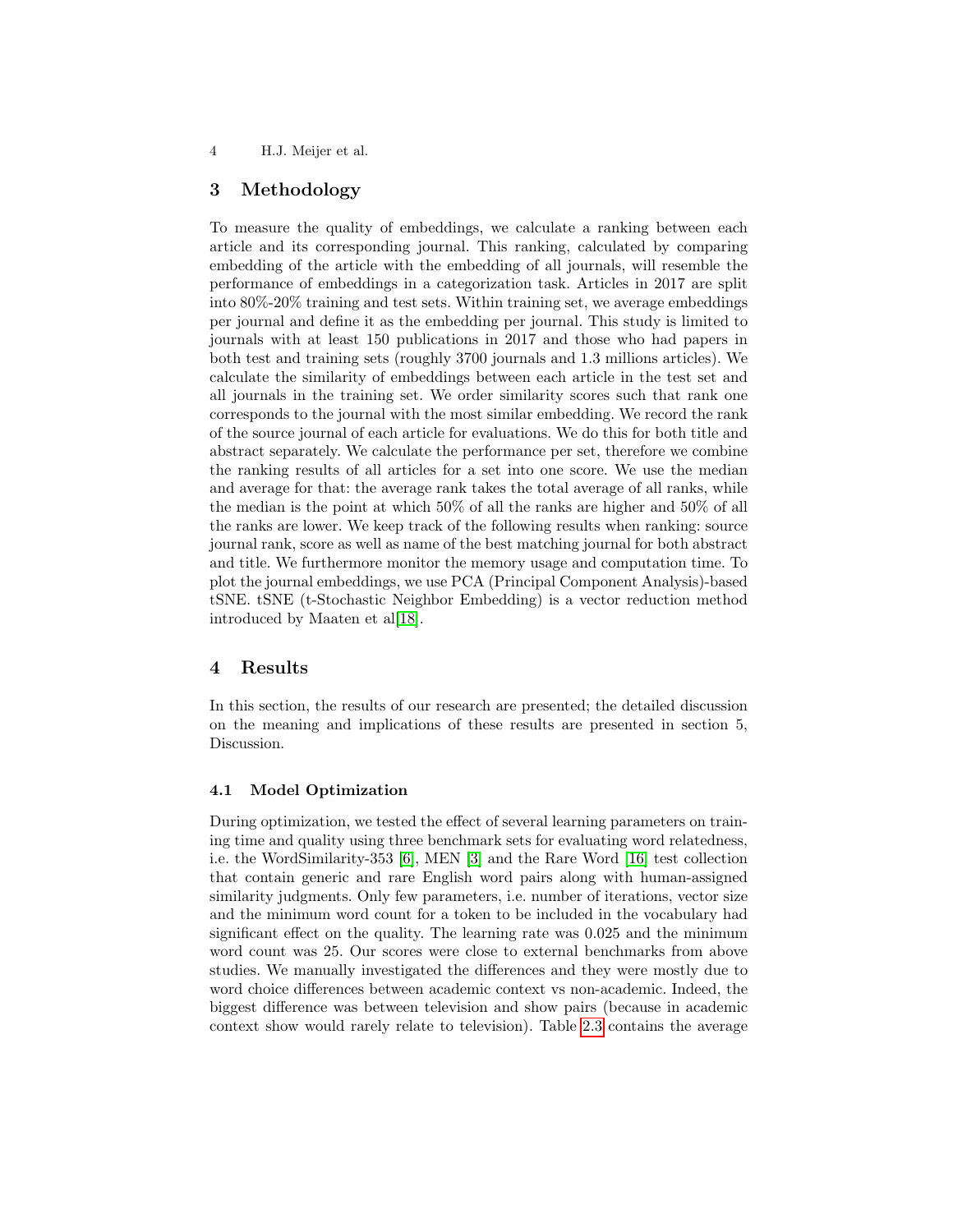scores and training times when tuning the parameters while fixing the remaining one. Our final and reference model is based on 300-dimensional vectors, a context window of 5 tokens, 1 iteration and 160 partitions.

Table 2: average accuracy scores and computation times during training.

|                  | value | average score | training time    |
|------------------|-------|---------------|------------------|
| vector size      | 100   | 0.447         | 3.2h             |
|                  | 200   | 0.46          | $\mathbf{a}$     |
|                  | 300   | 0.51          | $\mathbf{a}$     |
| no. of iteration |       | 0.446         | 2.94h            |
|                  | 3     | 0.457         | 4.48h            |
|                  | 6     | 0.46          | 7.1 <sub>h</sub> |
| min. word count  | 15    | 0.467         |                  |
|                  | 25    | 0.473         | $\mathbf{b}$     |
|                  | 50    | 0.447         | $\mathbf{b}$     |

<sup>a</sup> ran in different cluster due to memory issues.

<sup>b</sup> not significant.

#### 4.2 Ranking

Figures [1](#page-5-0) and [2](#page-5-0) show the result of the categorization task via ranking measures for titles and abstracts. The rank indicates the position of the correct journal in the sorted list of all journals. These graphs show both the average and the median ranks, based on the cosine-similarity between the article and journal embeddings. These embedding vectors, whether calculated by word2vec, TFIDF or their combinations can be considered as the feature vectors used elsewhere for machine-learning tasks.

### 4.3 Rank Distribution

Figure [3](#page-5-1) shows the distributions of the ranks for our default embeddings, TFIDF weighted embedding and the 10K/10K TFIDF. The figure plots the cumulative percentage of articles as a function of rank. The plot gives a detailed view of the ranks presented in Figures [1](#page-5-0) and [2.](#page-5-0)

#### 4.4 Memory Usage and Computation Time

Table [3](#page-6-0) shows the total memory usage of each test set in gigabytes. Moreover, it provides the absolute hit percentage of the title and the abstracts, i.e. the percentage of articles that have their source journal as the first result in the ranking. The table furthermore lists the median rank and the median abstract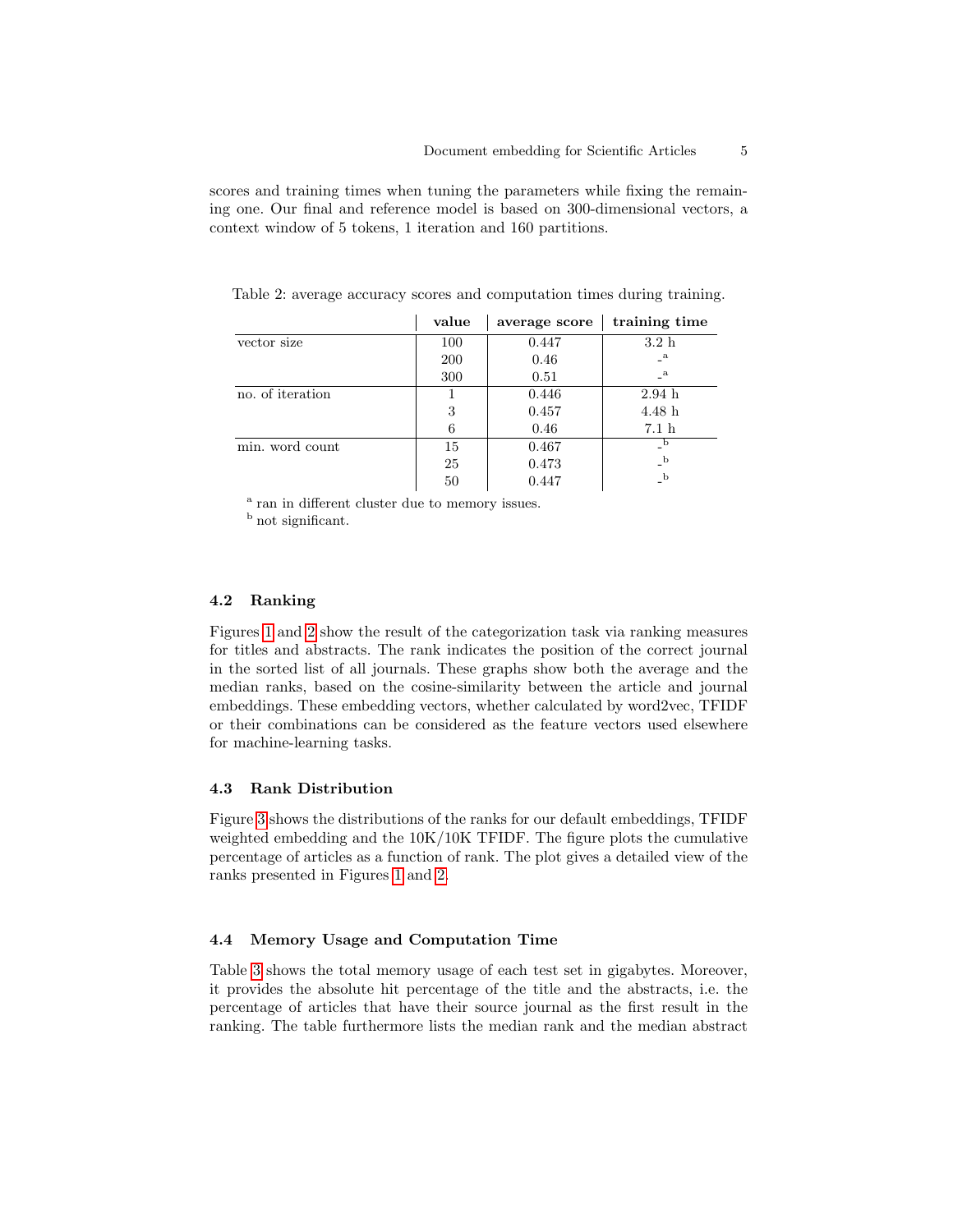<span id="page-5-0"></span>



Fig. 2: Median and average abstract rankings

<span id="page-5-1"></span>

Fig. 3: Rank distribution for the title and the abstract: Y-axis shows the fraction of articles.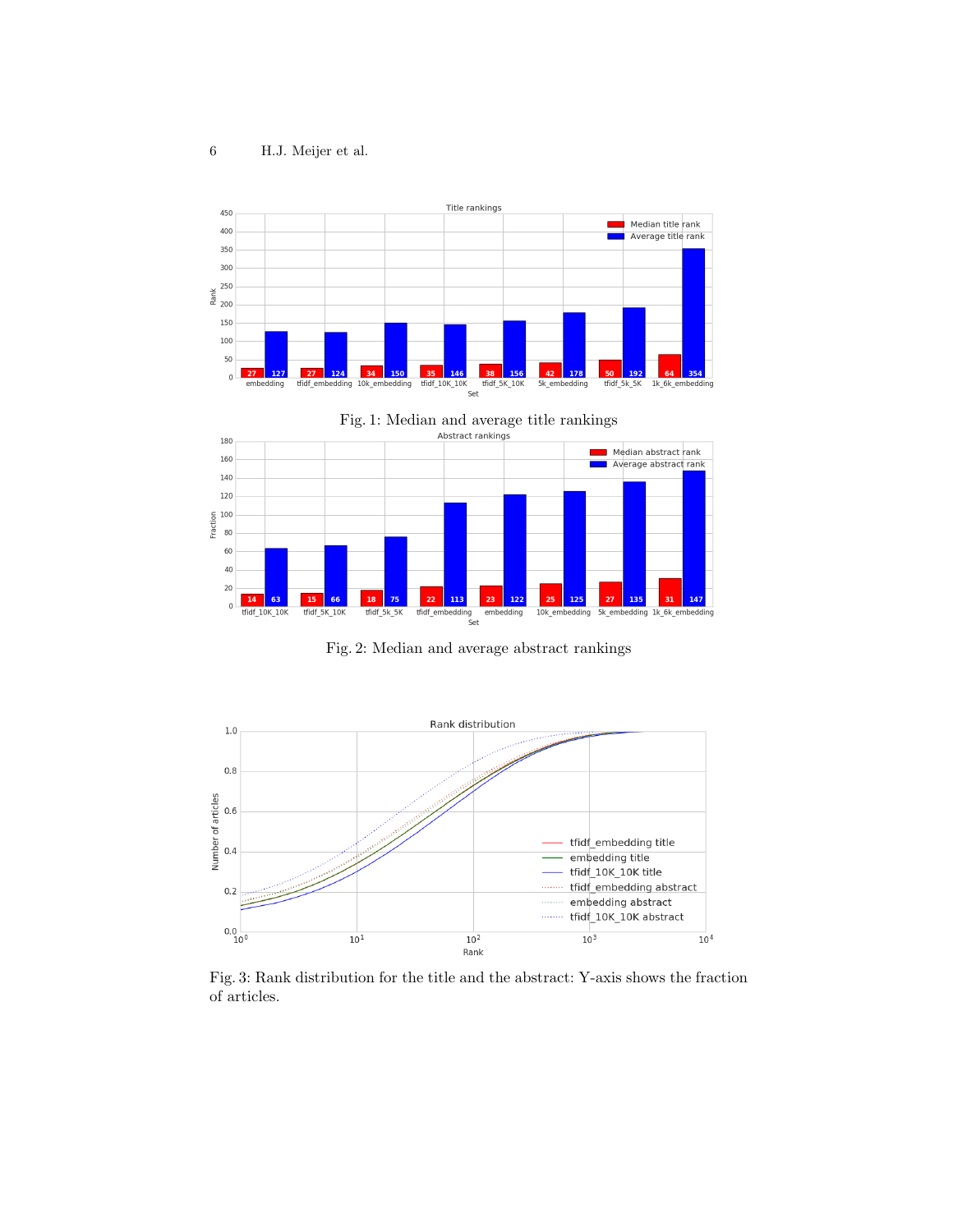rank, as visualized in Figures [1](#page-5-0) and [2.](#page-5-0) Thus, this table gives an overview of the memory usage of the sets, combined with their accuracy on the ranking task. We furthermore investigated compute efficiency for different content models. To simulate what can happen during an online application, we selected 1000 random articles and then measured time needed for dot products between all pairs. Time recorded excluded input/output time and all calculations started from cached data with optimized numpy matrix/vector calculations. Table [4](#page-6-1) shows computation time in seconds as well as ratios. Generally dot products can be faster for dense vectors as opposed to sparse vectors. Generally TFIDF vectors are stored as sparse vectors while embeddings are dense vectors. Hence, we also created a dense vector version of TFIDF sets to isolate the effect of sparse vs dense representation.

|                      | Memory | Absolute Hit |           | <b>Median Rank</b> |          |
|----------------------|--------|--------------|-----------|--------------------|----------|
|                      | (GB)   | Title        | Abstract  | Title              | Abstract |
| $t$ fidf 5 $k$ 5 $K$ | 9.82   | $5.42\%$     | 10.18%    | 50                 | 27       |
| tfidf $5K$ $10K$     | 11.47  | $6.49\%$     | 11.08%    | 38                 | 15       |
| tfidf $10K$ $10K$    | 11.61  | $6.79\%$     | $11.32\%$ | 35                 | 14       |
| embedding            | 3.13   | $7.92\%$     | $9.24\%$  | 27                 | 23       |
| 5k embedding         | 3.13   | $6.34\%$     | 8.36\%    | 42                 | 27       |
| 10k embedding        | 3.13   | 7.03%        | 8.76%     | 34                 | 25       |
| tfidf embedding      | 3.13   | 7.89%        | $9.33\%$  | 27                 | 22       |
| 1k 6k embedding      | 3.06   | $5.16\%$     | 7.86%     | 64                 | 31       |

<span id="page-6-0"></span>Table 3: memory usage and performance for various content models

<span id="page-6-1"></span>Table 4: comparing computation time between embeddings and TFIDF models

|                       | Seconds |          | Ratio vs Embedding |          |  |
|-----------------------|---------|----------|--------------------|----------|--|
|                       | Title   | Abstract | Title              | Abstract |  |
| TFIDF (sparse vector) | 154.95  | 169.89   | 231.25             | 184.36   |  |
| TFIDF (dense vector)  | 35.67   | 35.18    | 53.23              | 39.59    |  |
| Embedding             | 0.67    | 0.89     |                    |          |  |

#### 4.5 Journal Plot

Figure [4](#page-7-0) shows the 2-dimensional visualization of the (default) journal embeddings based on the abstracts. This plot is color coded to visualize publishers. Some journal names have been added to the plot to indicate research areas.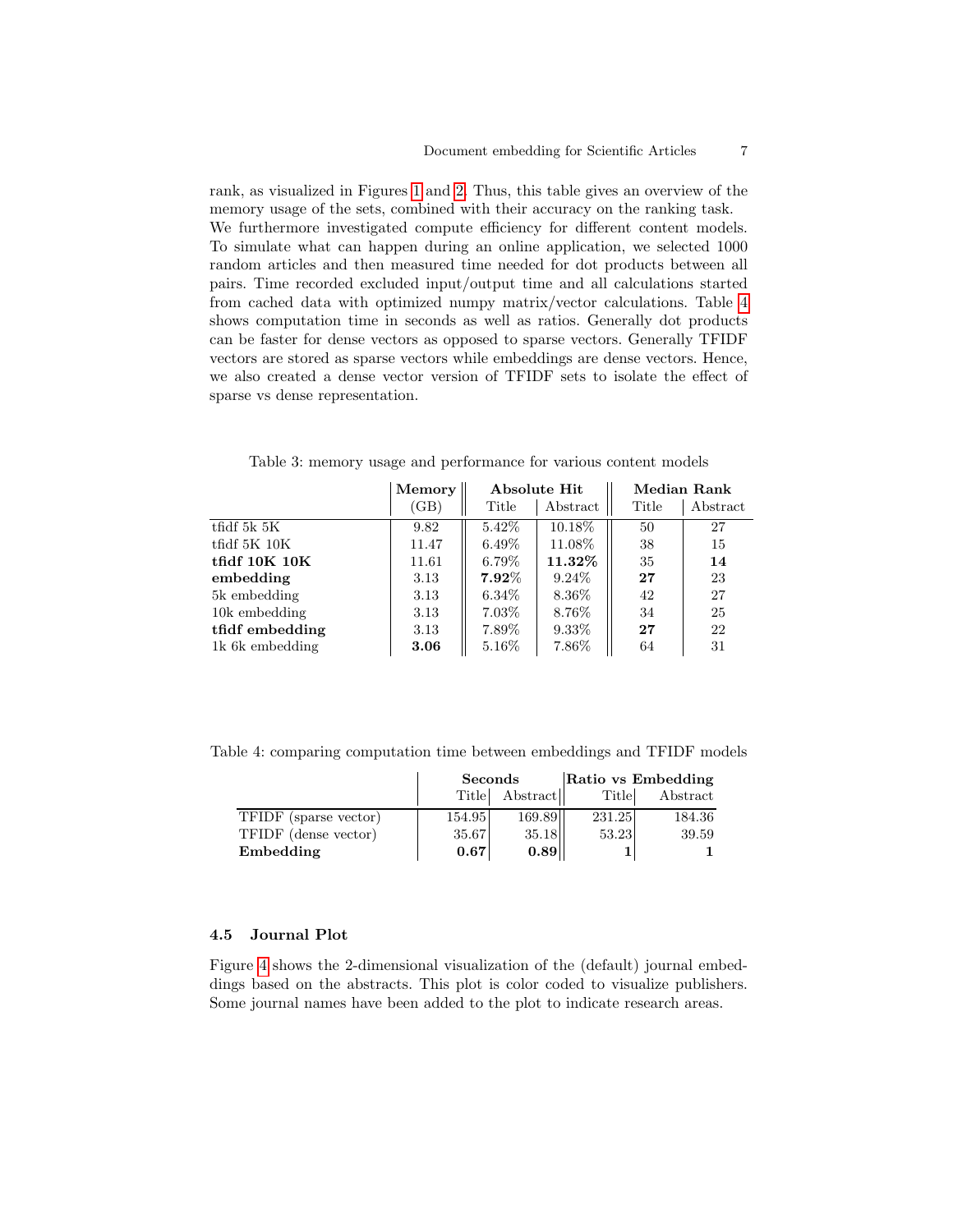<span id="page-7-0"></span>

Fig. 4: Journal plot of abstract embeddings after tSNE transformation. Red, green, blue, and gray represent respectively Wiley, Elsevier, Springer-Nature, and other/unknown publishers. Fig. 4: Journal plot of abstract embeddings after tSNE transformation. Red, green, blue, and gray represent respectively Wiley, Elsevier, Springer-Nature, and other/unknown publishers.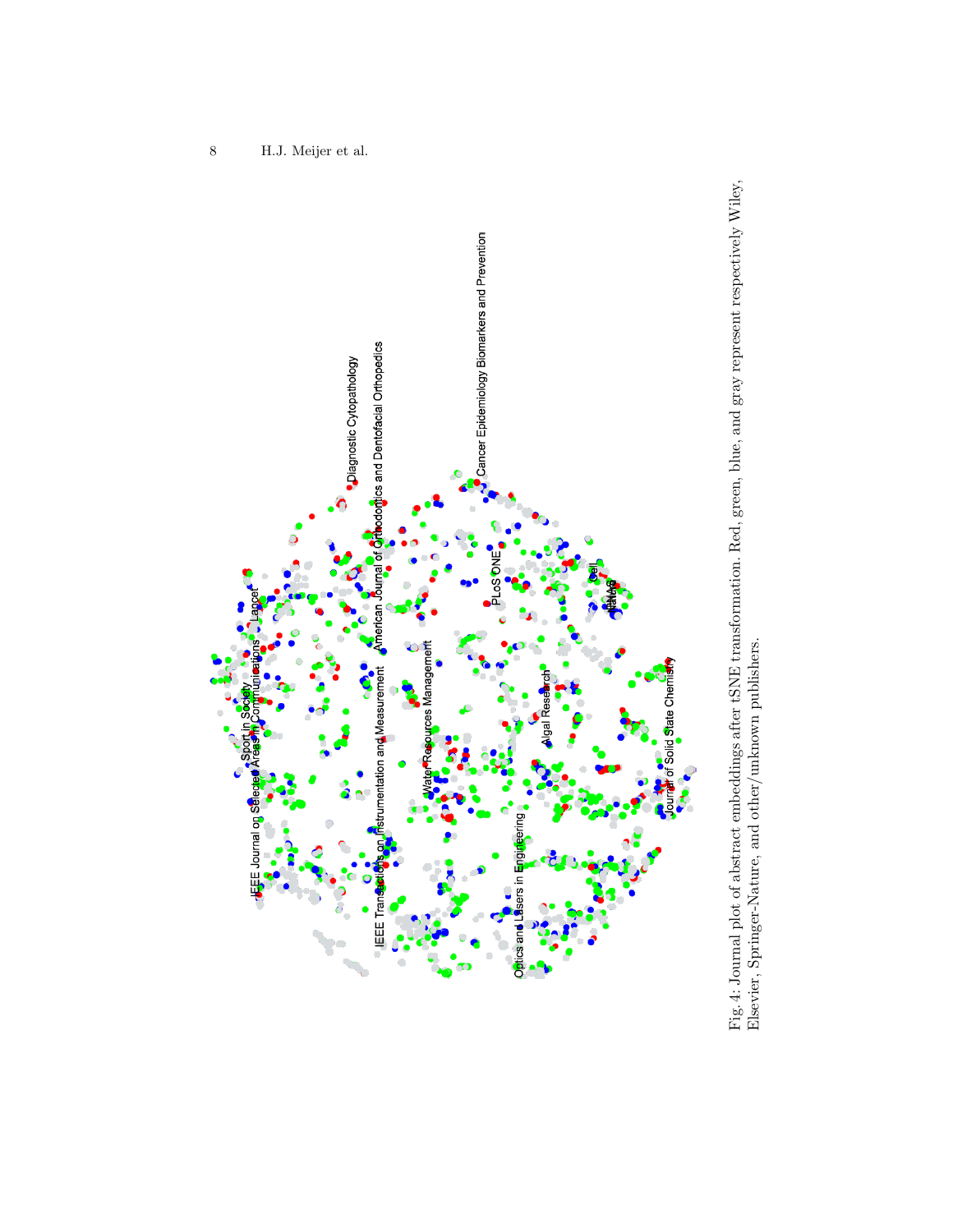### 5 Discussion

#### 5.1 Results Analysis

Highest Accuracy The data, as presented in Figures [1](#page-5-0) and [2](#page-5-0) shows that the 10k/10k set performs better than all other TFIDF sets, although the difference with the  $5k/10k$  is low (a median rank difference of 1 on the abstracts and 3 on the titles). For the embeddings, the TFIDF weighted embedding outperforms other embedding models by a narrow margin: 1 median rank higher on the abstracts, and equal on the titles.

Dataset and Model Optimization The determinants for choosing the final model parameters were constrained by their computational costs. Hence, even if increasing the number of iterations could have led to better performing word embeddings we chose 1 training iteration due to the increased training time. Similarly, we decided to stem tokens prior to training in order to decrease the vocabulary size. This might have led to a loss of syntactical information or caused ambiguous tokens.

TFIDF The TFIDF feature vectors outperform the embeddings on abstracts, while the embeddings outperform the TFIDF on titles. The main difference between abstract and title is the number of tokens. Hence, embeddings which enhance tokens by their semantic meaning outperform TFIDF on the title. On the other hand, the TFIDF model outperforms on the abstract likely due to additional specification by additional tokens. In other words, longer text provides a better context and hence requires a less accurate semantic model for individual tokens.

Furthermore, none of our various vocabulary size cut-offs improved TFIDF ranks and indeed increasing the vocabulary size monotonically increased the performance of the TFIDF. In other words, we could not find a cut-off strategy to reduce noise and enhance TFIDF results. Although, it could still be possible that at even higher vocabulary sizes the cut-off would result in a sharper signal. However, since we noticed performance stagnation we did not investigate larger vocabulary sizes beyond 10k (presented in Table [1\)](#page-2-0).

Combination of TFIDF and embeddings The limited TFIDF embeddings all fall short of full TFIDF embedding. We did not find a vocabulary size cutoff strategy to increase accuracy by reducing noise from rare or highly frequent words or their combinations. In other words, it is best not to miss any word. This is in line with what we found with the TFIDF results: larger vocabulary sizes enhances models.

Rank distribution; Although the limited TFIDF embeddings underperform, we found that their rank distribution is different from the other embeddings. The rank distribution of the limited TFIDF embeddings shows the following pattern: a high/average performance on the top-rankings, a below average performance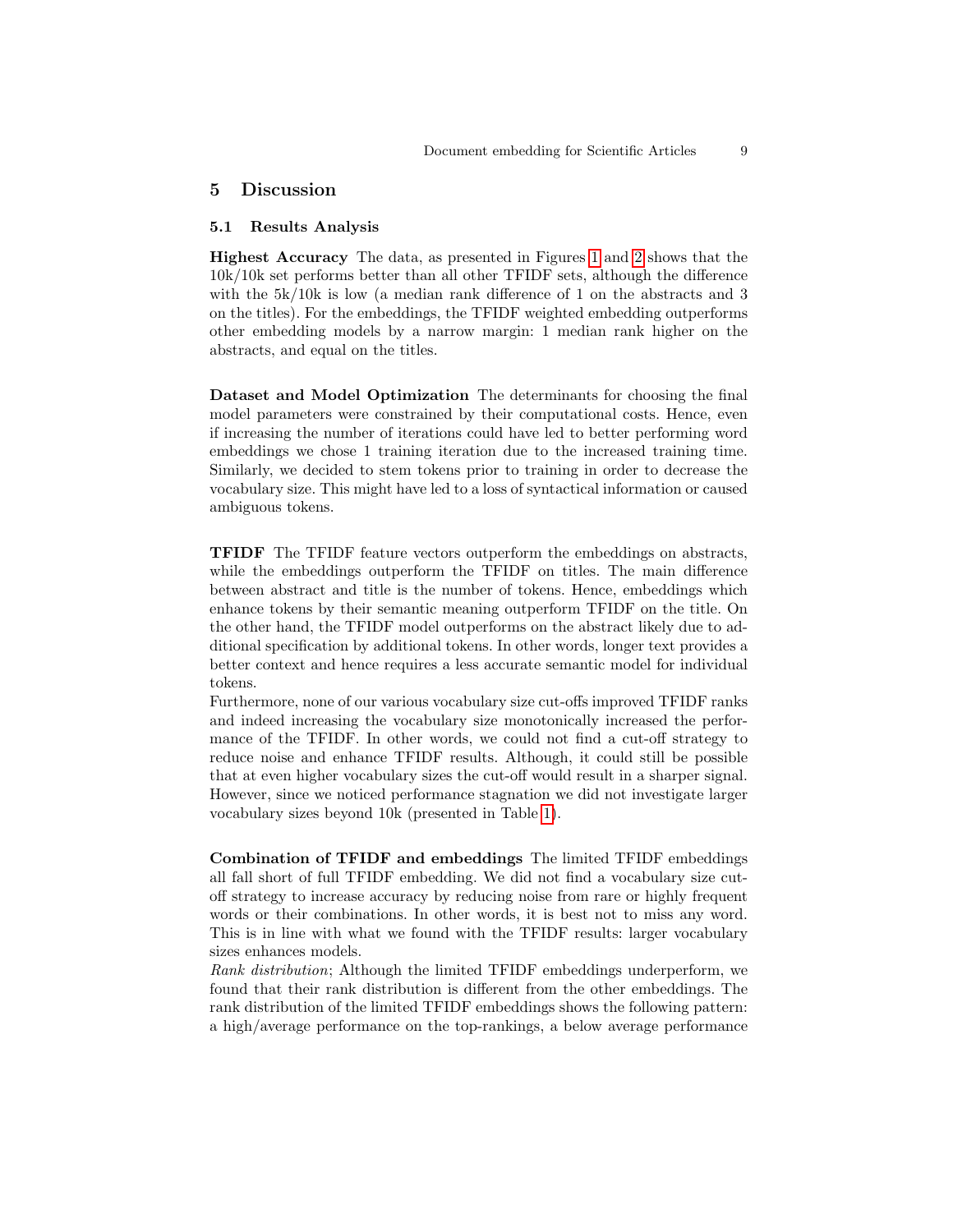#### 10 H.J. Meijer et al.

on the middle rankings and an increased ratio of articles with worsened higher ranks. The rank distribution seems to indicate that the cut-offs marginalize ranks. The cut-off moved the "middle-ranked" articles to either the higher end or the lower end with a net effect to deteriorate median ranks. However, the articles that matched with limited TFIDF embedding had higher accuracy scores. The reduction in vocabulary size did not reduce the storage size for the embeddings, except for the 1K-6K case. This indicated that only the 1K-6K cuts removed all tokens from some abstract and titles resulting in null records and hence lower memory.

TFIDF & embeddings Our hypothesis on the difference between the TFIDF and the standard embedding is as follows:

The embeddings seem to outperform the TFIDF feature vectors in situations where there is little information available (titles). This indicates that the embeddings store some word meaning that enables them to perform relatively well on the titles. The abstracts, on the other hand, contain much more information. Our data seems to indicate that the amount of information available in the abstracts enables the TFIDF to cope with the lack of an explicit semantic model. If this is the case, we could expect that there would be little performance increase on the title when we compare the embeddings to the weighted TFIDF embeddings, because the TFIDF lacks the information to perform well. This can be seen in our data, only the average rank increased by 3, indicating that there is a difference between the two embeddings, but not a significant one. We would also expect on the abstract an increase in performance since the TFIDF has more information in this context. We would expect that the weighting applied by the TFIDF model, an importance weighting, will improves the performance of the embedding. Our data shows a minor improvement in performance: 1 median rank and 10 average ranks. While these improvements cannot be seen as significant, our data at least indicates that weighting the embeddings with TFIDF values has a positive effect on the embeddings.

Memory usage  $&$  Calculation time TFIDF outperforms the embeddings on the abstracts, but requires more memory. Embedding uses 3.13 GB RAM, while the top performing TFIDF,  $10K/10K$ , uses 11.61 GB (3.7 times more RAM footprint). This indicates that the embeddings are able to store the relatedness information more densely than the TFIDF. The embeddings furthermore need less calculation time for online calculations as shown in Table [4.](#page-6-1) In average, embeddings are 200 times faster than sparse TFIDF. When the vectors are transformed to dense vectors this is reduced to 46 times. The difference between the sparse and dense vectors is due to dense vectors being processed more efficiently by low level vector operations. The difference between the embedding and TFIDF dense vectors is mainly due to the vector size. Embeddings use a 300 dimensional vector, while TFIDF uses a 10000 dimensional vector. Hence a time ratio of 33 is just normal and indeed close to measured values of 40 and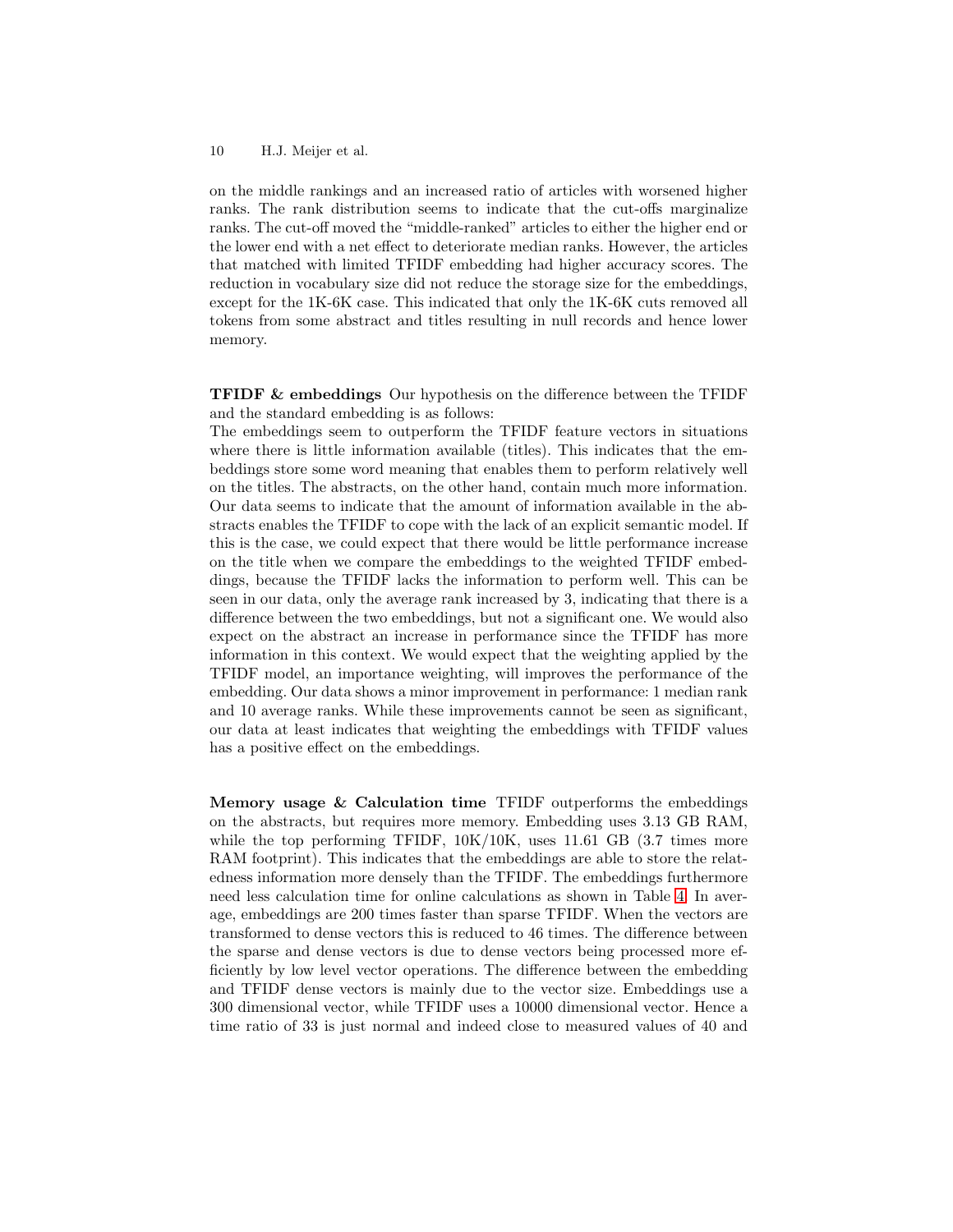53 in Table [4.](#page-6-1) Note that even though dense representation is roughly 4-5 times faster, it requires 33 times more RAM which can be prohibitive.

#### 5.2 Improvements

This research demonstrates that even though the embeddings can capture and preserve relatedness, TFIDF is able to outperform the embeddings on the abstracts. We used basic word2vec but earlier research already shows additional improvement potential for word2vec. Dai et al[\[4\]](#page-12-8) showed that using paragraph vectors improves the accuracy of word embeddings with 4.4% on triplet creation with the Wikipedia corpus and a 3.9% improvement on the same task based on the arXiv articles. Furthermore, Le et al[\[14\]](#page-12-15) show that the usage of paragraph vectors decrease the error rate (positive/negative) with 7.7% compared to averaging the word embeddings on categorizing text as either positive or negative. While the improvement looks promising, we have to keep in mind that our task differs from earlier research. We do not categorize on two categories but about 3700 journals. Since the classification task is fundamentally the same, still we would expect an improvement by using paragraph vectors. However, the larger scale here complicates the task due to the "grey areas" between categories. These are the areas in which the classification algorithm is "in doubt" and could reasonably assign the article to both journals. There are many similar journals and hence we cannot expect a rank 1 for most of articles. Indeed our classes here are not exactly mutually exclusive. Indeed in general, the number of these grey areas increase with increased target class size.

Pennington et al[\[25\]](#page-13-13) showed that the GloVe model outperforms the continuousbag-of-words (CBOW) model, which is used in this research, on a word analogy task. Wang et al[\[31\]](#page-13-14) introduced the linked document embedding method (LDE) method, which makes use of additional information about a document, such as citations. Their research specifically focused on categorizing documents, showed a 5.89% increase of the micro-F1 score on LDE compared to CBOW, and a 9.11% increase of the macro-F1 score. We would expect that applying this technique to our dataset would improve our scores, given earlier results on comparable tasks. Although our results seem to indicate that the embeddings work for academic texts, Schnabel et al[\[28\]](#page-13-15) found that the quality of the embeddings are depended on the validation task. Therefore, conservatively we can only state that our research shows that embeddings work on academic texts for journal classifications. Despite immense existing researches, we have not been able to find published results which are directly comparable to ours. This is due to our large target class size (3700 journals) that requires a ranking measure. Earlier research limited themselves to small number of groups such as binary classes or 3 classes [\[29\]](#page-13-16). We have opted median rank as our key measure, but like existing research we have also reported absolute hit [\[31\]](#page-13-14). Our conclusions, were indifferent to exact metric used (median vs average rank vs absolute hit).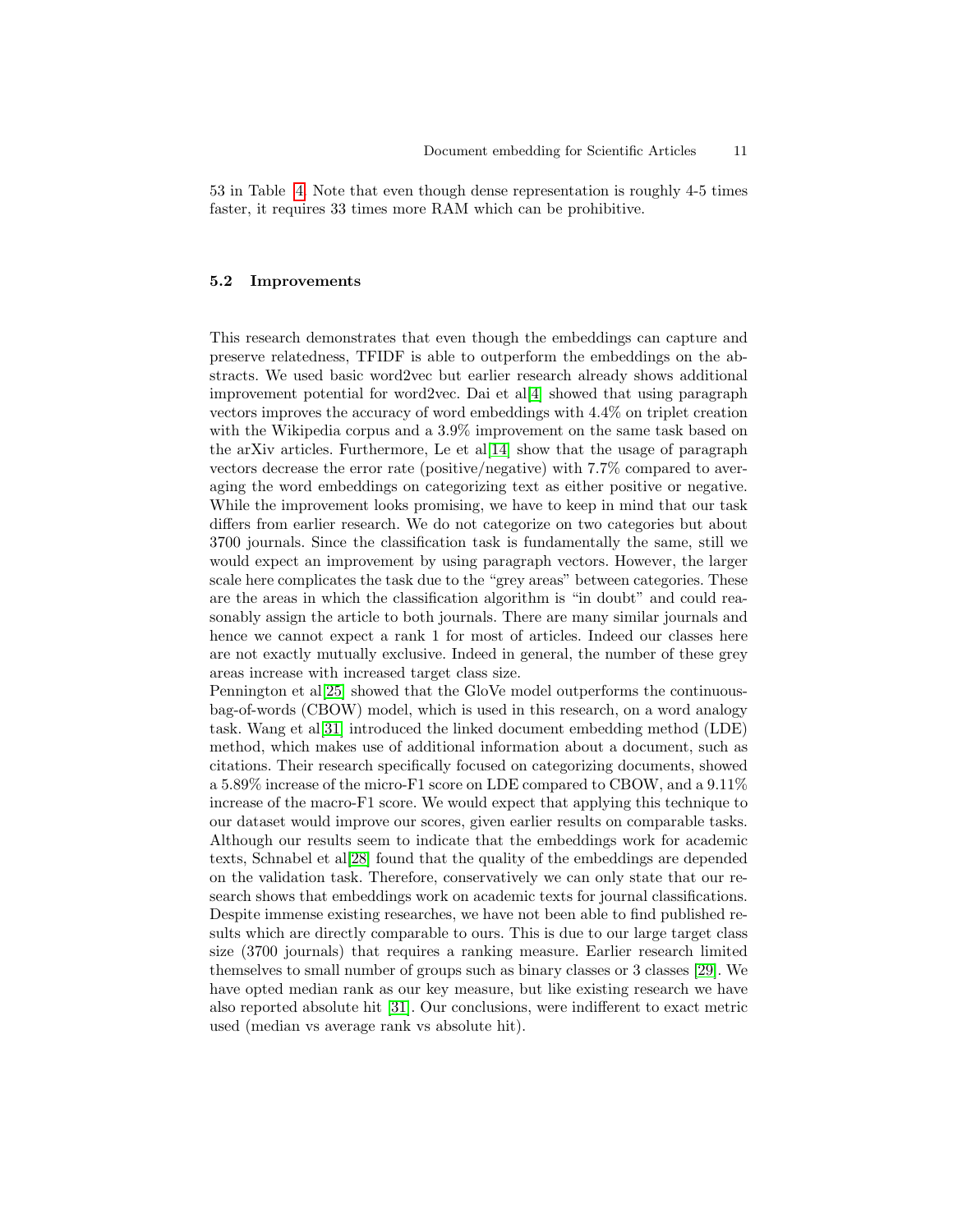12 H.J. Meijer et al.

### 6 Conclusion

Our research, based on academic corpus, indicates that embeddings provide a better content model for shorter text such as title and fall short of TFIDF for larger texts such as abstracts. The higher accuracy of TFIDF may not be worth it, as it requires 3.7 more RAM and is roughly 200 times slower for online applications. The performance of the embeddings have been improved by weighing them with the TFIDF values on the word level, although this improvement cannot be seen as significant on our dataset. The visualization of the journal embedding shows that similar journals are grouped together, indicating a preservation of relatedness between the journal embeddings.

### 7 Future work

Intelligent cutting A better way of cutting could improve the quality of the embeddings. This improvement might be achieved by cutting the center of the vector space out before normalization. All words which are generic are in the center of the spectrum, removing these words prevents the larger texts to be pulled towards the middle of the vector space, where they lose the parts of their meaning which set them apart from the other texts. We expect that this way of cutting, instead of word-occurrence cutting, can enhance embeddings especially for longer texts.

TFIDFs performance point In our research, TFIDF performed better on the abstracts than on the titles, which we think is caused by the difference in text size. Consequently, there could be a critical length of text where the best performing model switches from embedding to TFIDF. If this length is found, one could skip the TFIDF calculations in certain situations, and skip the embedding training in other scenario's, reducing costs.

Reversed word pairs At this point, there are no domain-specific word pair sets available. However, as we demonstrated, we can still test the quality of word embeddings. Once one has established that the word vectors are of high quality, could one create word pairs from these embeddings? If this is the case we could create word pair sets using the embeddings and then reverse engineer domain specific word pairs for future use.

### 8 Acknowledgement

We would like to thank Bob JA Schijvenaars for his support, advice and comments during this project.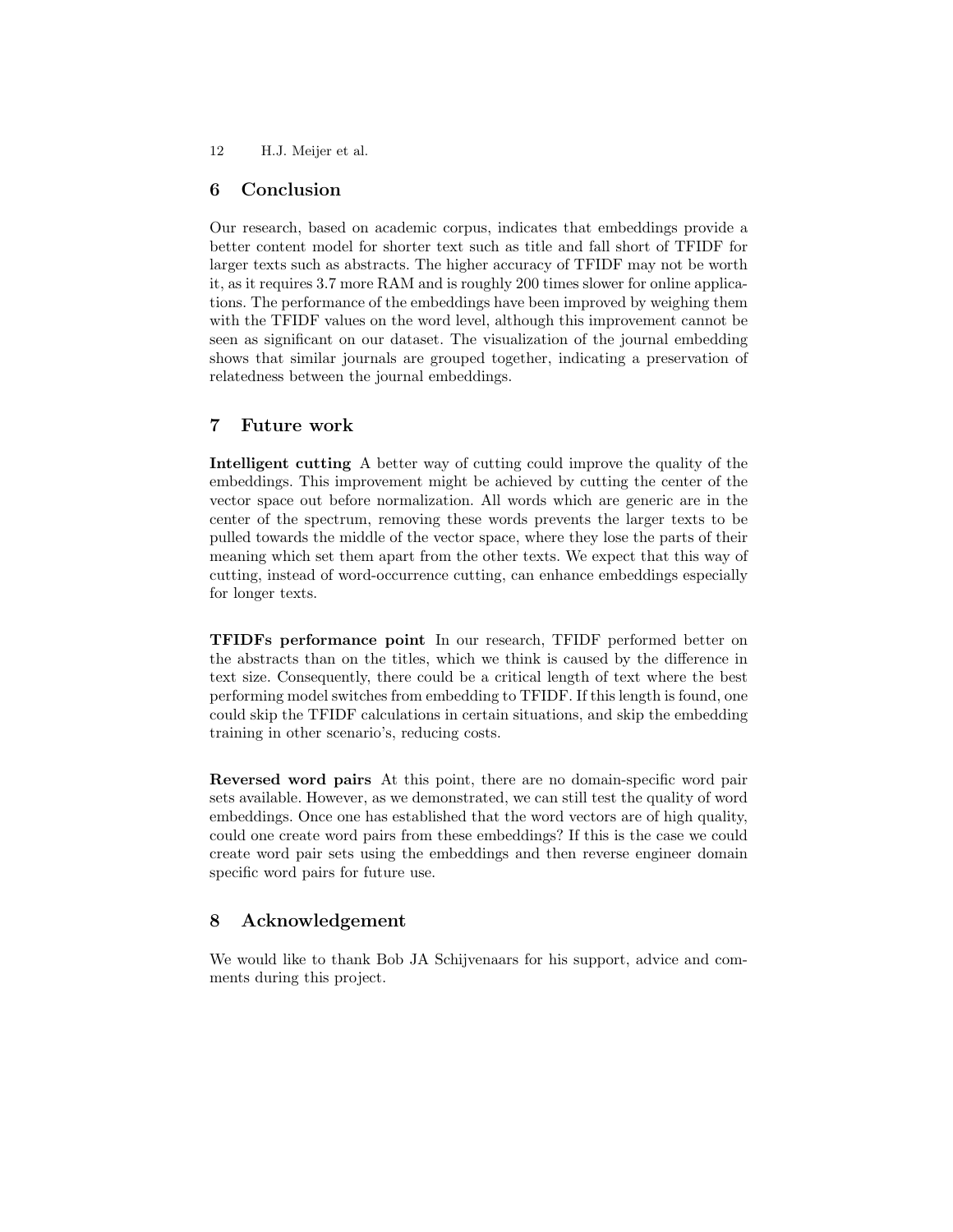## Bibliography

- <span id="page-12-11"></span>[1] Scopus search home page, [https://www.scopus.com/search/form.uri?](https://www.scopus.com/search/form.uri?display=basic) [display=basic](https://www.scopus.com/search/form.uri?display=basic)
- <span id="page-12-12"></span>[2] Spark home page, <https://spark.apache.org/>
- <span id="page-12-13"></span>[3] Bruni, E., Tran, N.K., Baroni, M.: Multimodal distributional semantics. Journal of Artificial Intelligence Research 49, 1–47 (2014)
- <span id="page-12-8"></span>[4] Dai, A.M., Olah, C., Le, Q.V.: Document embedding with paragraph vectors. arXiv preprint arXiv:1507.07998 (2015)
- <span id="page-12-1"></span>[5] Do, H., Than, K., Larmande, P.: Evaluating named-entity recognition approaches in plant molecular biology. bioRxiv p. 360966 (2018)
- <span id="page-12-14"></span>[6] Finkelstein, L., Gabrilovich, E., Matias, Y., Rivlin, E., Solan, Z., Wolfman, G., Ruppin, E.: Placing search in context: the concept revisited. ACM Trans. Inf. Syst. 20, 116–131 (2001)
- <span id="page-12-5"></span>[7] Ganguly, D., Roy, D., Mitra, M., Jones, G.J.: Word embedding based generalized language model for information retrieval. In: Proceedings of the 38th international ACM SIGIR conference on research and development in information retrieval. pp. 795–798. ACM (2015)
- <span id="page-12-4"></span>[8] Gouws, S., Bengio, Y., Corrado, G.: Bilbowa: Fast bilingual distributed representations without word alignments. In: International Conference on Machine Learning. pp. 748–756 (2015)
- <span id="page-12-2"></span>[9] He, L., Lee, K., Levy, O., Zettlemoyer, L.: Jointly predicting predicates and arguments in neural semantic role labeling. arXiv preprint arXiv:1805.04787 (2018)
- <span id="page-12-9"></span>[10] Hinton, G.E., Roweis, S.T.: Stochastic neighbor embedding. In: Advances in neural information processing systems. pp. 857–864 (2003)
- <span id="page-12-0"></span>[11] Hou, Y.: Enhanced word representations for bridging anaphora resolution. arXiv preprint arXiv:1803.04790 (2018)
- <span id="page-12-10"></span>[12] Lai, S., Liu, K., He, S., Zhao, J.: How to generate a good word embedding. IEEE Intelligent Systems  $31(6)$ , 5–14 (2016)
- <span id="page-12-7"></span>[13] Lauren, P., Qu, G., Yang, J., Watta, P., Huang, G.B., Lendasse, A.: Generating word embeddings from an extreme learning machine for sentiment analysis and sequence labeling tasks. Cognitive Computation pp. 1–14 (2018)
- <span id="page-12-15"></span>[14] Le, Q., Mikolov, T.: Distributed representations of sentences and documents. In: International Conference on Machine Learning. pp. 1188–1196 (2014)
- <span id="page-12-6"></span>[15] Levy, O., Goldberg, Y.: Neural word embedding as implicit matrix factorization. In: Advances in neural information processing systems. pp. 2177–2185 (2014)
- <span id="page-12-3"></span>[16] Luong, T., Socher, R., Manning, C.: Better word representations with recursive neural networks for morphology. In: Proceedings of the Seventeenth Conference on Computational Natural Language Learning. pp. 104–113 (2013)